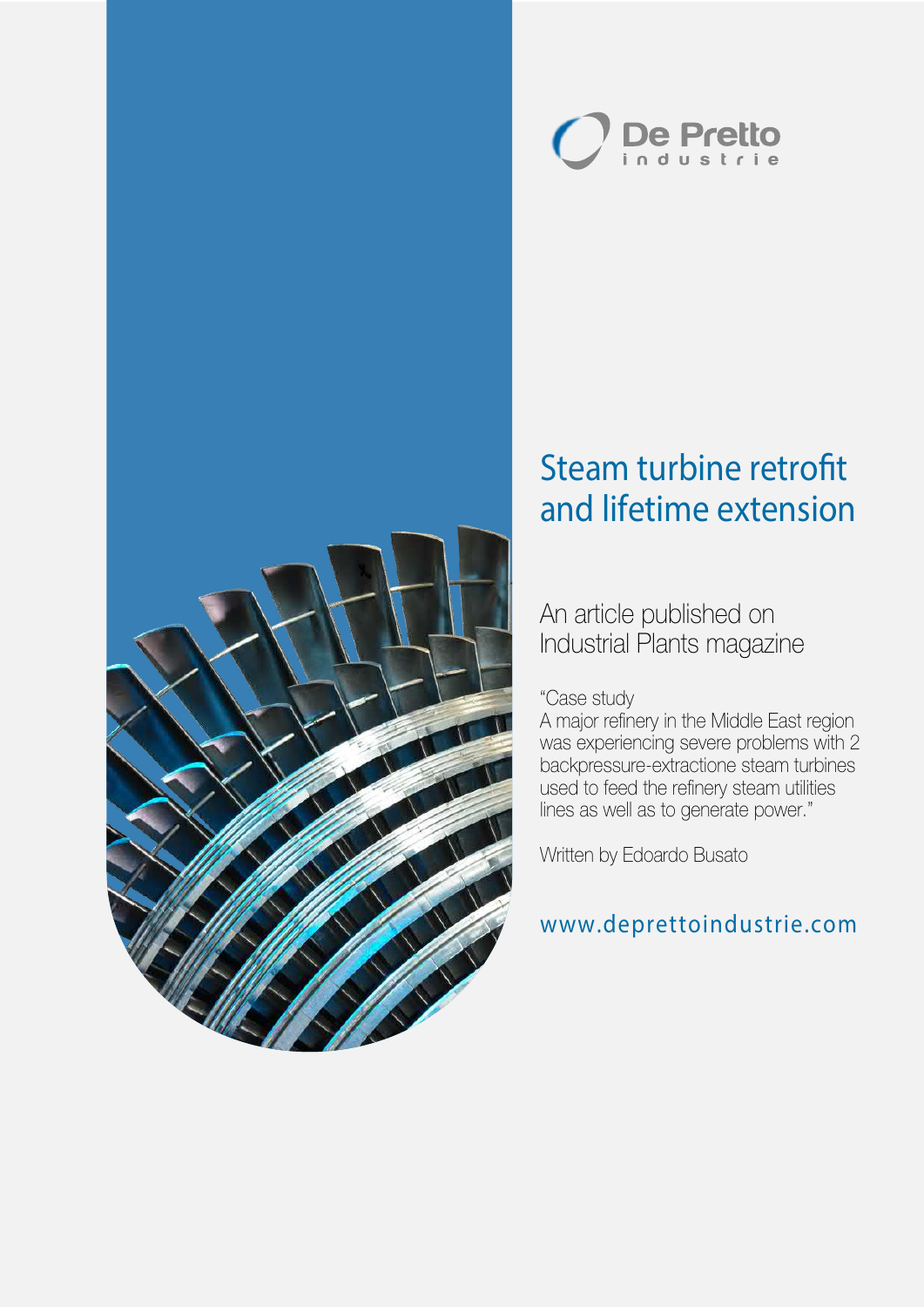# Steam turbine retrofit and life time extension

A complete engineering study with a root cause analysis has identified the possible causes of the performance limitations and has led to a retrofit solution to increase power output, efficiency, reliability and availability

Edoardo Busato , Regional Sales & Service Manager, MENAT Region De Pretto Industrie



Experience Industrie is an Italian<br>turbomachinery manufacturer. The<br>company was established in 1885<br>and for more than 80 years has been<br>part of leading global organizations.<br>De Pretto Industrie Is today an<br>Independent comp turbomachinery manufacturer. The company was established in 1885 and for more than 80 years has been part of leading global organizations. De Pretto Industrie Is today an

Independent company acting as an Original Equipment Manufacturer (OEM) for new steam turbine generator sets up to 50MW but also as an independent Service Provider (ISP) of any rotating equipment manufactured by any OEMs in the market, thanks to its reverse engineering capabilities and its technical dept of 30+ engineers covering all key domains (thermodynamic/ construction/instrumentation/system).

De Pretto Industrie has extensive engineering competence in repair and revamps of turbomachinery, developing customized solution for each product and make. One stop solution provider for any rotating equipment, repair in emergency situations, OEMequivalent warranties as well as cost and lead time advantages are the main benefits we can provide our customers with. Innovative thinking is applied to manufacturing and upgrading of turbomachinery control systems according to the highest market standards, latest normatives and best practices.

"De Pretto Industrie applies a customized and tailor-made approach on all its projects, but at the same time making sure the resulting capital and operating expenditures are minimized for the end-users

## Case study

A major refinery in the Middle East region was experiencing severe problems with 2 backpressureextraction steam turbines used to feed the refinery steam utilities lines as well as to generate power. DPI proposed to the end-user to perform a complete engineering study with a root cause analysis to identify the possible causes of such limitations and a retrofit solution to increase power output, efficiency, reliability and availability.

The thrust bearing of those units had been the main source of concerns since the initial installation, leading to frequent failures due to overheating, high vibration levels and, as a result, partial load operation with impacts on steam and power production. Thermal efficiency and reliability of the units were also affecting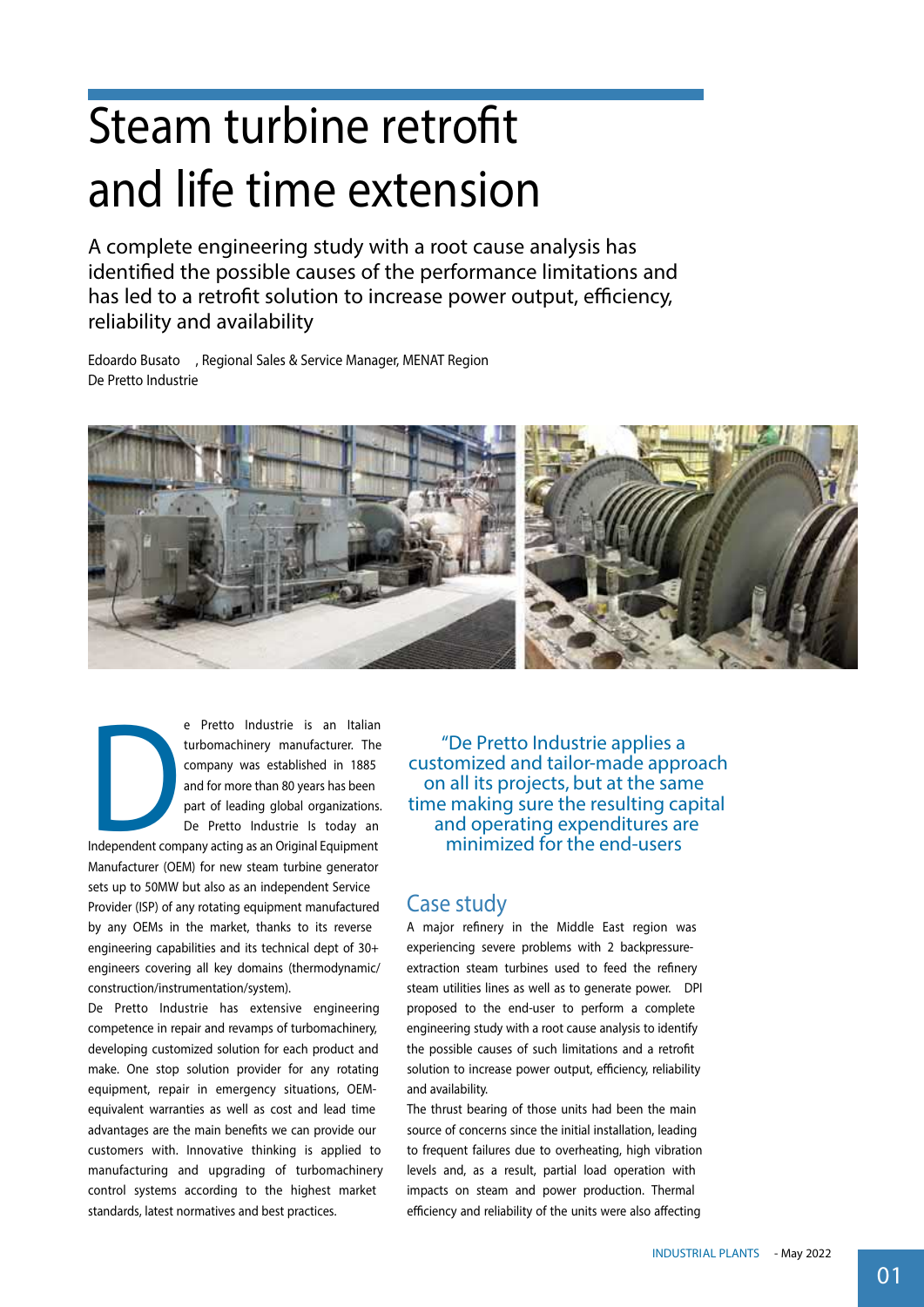|                                                                                                            | LOAD CASE N"   |        |       | mark Common                          | 2 hours over                                                                 |
|------------------------------------------------------------------------------------------------------------|----------------|--------|-------|--------------------------------------|------------------------------------------------------------------------------|
| Period - Start time / End time                                                                             |                |        |       | 01/01/2020 00:00<br>10/04/2020 20:00 | 14/08/2020 13:00<br>07/11/2020 10:00                                         |
| Intermediate stop 1<br>Start time / End time<br>Intermediate stop 2<br>Start time / End time<br>Live steam |                |        |       | 11/03/2020 16:00<br>11/03/2020 17:00 | 16/08/2020 12:00<br>16/08/2020 15:00<br>17/10/2020 13:00<br>19/10/2020 08:00 |
|                                                                                                            | pressure.      | PP1414 | bar a | 121,9                                | 121.8                                                                        |
| ×                                                                                                          | temperature    | PT1413 | 50    | 515,0                                | 518,7                                                                        |
|                                                                                                            | mass flow.     | PF1401 | t/h   | 145.5                                | 158.0                                                                        |
|                                                                                                            | Wheel chamber. |        |       |                                      |                                                                              |
|                                                                                                            | pressure.      | PPM27  | bar a | 72,0                                 | 77.2                                                                         |
|                                                                                                            | temperature    | PT1423 | tc.   | 449,7                                | 460,5                                                                        |
| Extraction                                                                                                 |                |        |       |                                      | 1990                                                                         |
|                                                                                                            | pressure       | PP5423 | bar a | 36,7                                 | 36.8                                                                         |
|                                                                                                            | temperature    | PT1420 | une : | 366,3                                | 370,0                                                                        |
|                                                                                                            | mass flow      | PF1402 | t/h   | 25.2                                 | 38.5                                                                         |
|                                                                                                            | Exhaust-steam  | Limbon |       |                                      |                                                                              |
|                                                                                                            | pressure       | PP1434 | bar a | 15,4                                 | 15.3                                                                         |
|                                                                                                            | temperature    | PT1425 | HC:   | 285,2                                | 286,7                                                                        |
|                                                                                                            | mass flow.     | PF1403 | t/h   | 116,6                                | 116.2                                                                        |
| Turbine speed                                                                                              |                | P51402 | rpm   | <b>B.196</b>                         | 8.198                                                                        |
| Power at generator terminals.                                                                              |                | PE1432 | kw.   | 13.080                               | 14.064                                                                       |



the normal operation, after 40+ years from initial installation.

## Engineering Study – Performance Analysis

Data acquisition for thermodynamic assessment The performance calculations are based on process values given by the Refinery. Engineering studies and performance analysis were carried out with the aim to acquire data for an accurate thermodynamic evaluation.

#### Assessment of thrust forces

The Refinery is reporting severe problems with the steam turbine thrust bearing: frequent faults because of overheating, vibration levels. As a result, machine is operated at partial load (around 15MW) while nominal power output is 21,5MWe. Modified bearings have been installed without considerable improvements. A first visual evaluation of the steam turbine layout shows that the balancing pistons are well contributing to balance the HP and MP reaction stages (according to the rule of "same dP-same average diameter"). While the additional thrust generated by the HP and MP control stages were not taken into consideration in the originaldesignofthesteamturbine.Thethermodynamic simulations indeed confirmed the above assumptions are correct. In fact, control stages show a reaction grade of 15% for HP control wheel and 10% for MP control wheel which lead to a delta pressure on each control wheel and a corresponding thrust force. If we consider those thrusts forces, the residual thrusts

acting on the thrust bearing at full load are in the order of 50  $\div$  60 kN, towards the steam flow direction.

The thrust bearing on the active side has an area of 10,620 mm2; the specific pressure is consequently  $\approx$  5 ÷ 6 MPa, a much higher value than the one indicated in the original thrust bearing drawing (max 3.3 MPa). From De Pretto Industrie design experience, this type of thrust bearings should be able to work up to 3.5  $\div$ 4.0 MPa of specific pressure, before reaching the temperature limit values. The optimal working range to target in the design phase is up to 2 MPa.

This confirms the historical temperature behavior of the thrust bearing, which rises with the load until it reaches the limit value of 110 ° C, resulting on partial load operation of the steam turbine around 15 MWe.

## Engineering Study - Rotodynamics

#### Consistency of original design

Rotordynamic calculation is required to accurately predict the location of the high speed and low speed shaft line later critical speeds. De Pretto Industrie engineering standards impose critical speeds to be located either 10% below operational speed or 15% above operational speed to ensure a stable behavior of the rotating equipment. Journal bearing clearances and oil film as well as supports stiffness are also taken into consideration in the overall calculation.

Results shown steam turbine first critical speed is well below critical operating range and second critical speed is well above the same. Intermediate shaft first

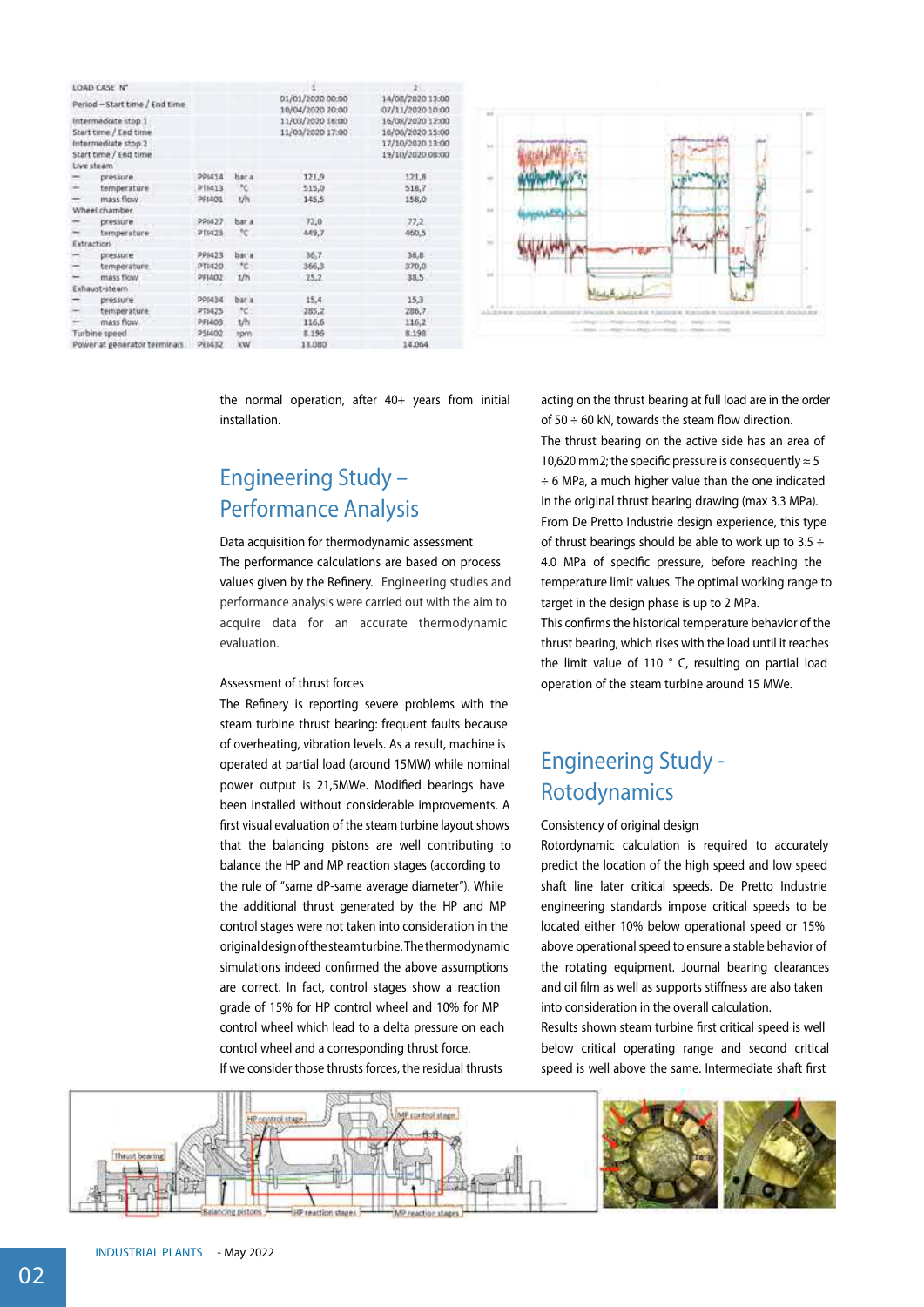critical speed is inside the critical operating range. This could lead to vibration issues if the shaft is not properly balanced or if the alignment is not properly done.

Lateral analysis turbine side (high-speed shaft line) with new turbine bearings having 1,2‰ clearance. Improvements are visible:

- Steam turbine first critical speed is still well below critical operating range, and second critical speed is still well above the same.
- Intermediate shaft first critical speed is now outside the critical operating range (above operating speed +15%)
- Generator first and second critical speeds are between the 1x and 2x operational speed and outside the critical operating range.
- Intermediate coupling first critical speed is above 2x operational speed and just outside critical operating range.

## Advantages of the Retrofit Solution

Upgrades of performances

- DPI is able to design and customize a retrofit solution in order to increase the thermal efficiency of the unit.
- Retrofit with performance improvement includes the full redesign of the steam path using latest advanced blade profile technologies with the following new internal parts to be manufactured accordingly:
- a) New rotor and new stator blade carriers

The new internals, having foot print design to fit the existing turbine casing axial and radial constraints, will avoid major modifications. The steam path will be redesigned as follows:

- HP control stage: new design to r educe reaction grade and thrust forces
- HP blading section: 9 stages as the existing configuration
- MP control stage: will not be installed as not required
- MP blading section: 5 stages instead of then existing 3 stages

#### b) New balancing piston

New balancing piston, designed to better compensate the thrust forces of the blading and reduce the axial forces on the thrust bearing. If possible with the actual space constraints, spring loaded sealing rings will be used as an upgrade to improve ef ficiency and reliability

c) New HP and LP gland bushes

New HP and LP gland bushes designed to ensure proper leakage ratio. If possible with the actual space constraints, spring loaded sealing rings will be used as an upgrade to improve efficiency and reliability

d) New HP and LP journal bearings New HP and LP jour nal bearings with required reduced clearances according rotordynamic design (1,2‰ clearance), designed to improve stability and oil flow. having oil orifice inside the bearing housing.

#### e) New thrust bearing

New thrust bearing, designed to withstand the axial forces all over the operating range of the turbine, avoiding overheating or load limitation

The retrofit will allow to upgrade quite considerably the power output and thermal efficiency, given the same load conditions, in detail:

- Nominal 21,5MWe case: actual required inlet steam flow of 192,24 t/h (almost never reached during plant life time) – retrofit solution 185,9 t/h
- Load case 1: actual measured power 13.080 kW – retrofit solution up to  $14.415$  kW (+10,2%)
- Load case 2: actual measured power 14.064 kW - retrofit solution up to 15.905 kW  $(+13,0%)$

| <b>LOAD POINT</b>            |               |               |       | NAMEPLA<br><b>TE INLET</b><br>COND. | <b>NOMINAL</b><br>21,5<br>MWe | $\mathbf{1}$ | $\overline{\mathbf{z}}$ |
|------------------------------|---------------|---------------|-------|-------------------------------------|-------------------------------|--------------|-------------------------|
|                              | Live steam    |               |       |                                     |                               |              |                         |
|                              | pressure      | PP1414        | bar a | 122,6                               | 122,6                         | 121,9        | 121,8                   |
| -                            | temperature   | PT1413        | *C    | 520,0                               | 520,0                         | 515,0        | 518.7                   |
| -                            | mass flow     | PF1401        | t/h   | 180,0                               | 190.7                         | 145,5        | 158,0                   |
|                              | Wheel chamber |               |       |                                     |                               |              |                         |
|                              | pressure      | PP[427        | bar a | 83,0                                | 87,3                          | 69.8         | 74,5                    |
|                              | temperature   | PTI423        | *C    | 470.0                               | 475,5                         | 449.7        | 456,3                   |
|                              | Extraction    |               |       |                                     |                               |              |                         |
|                              | pressure      | PPI423        | bar a | 36,48                               | 36,54                         | 36,7         | 36,8                    |
| $\overline{\phantom{0}}$     | temperature   | PTI420        | *C    | 353,8                               | 352,7                         | 358,7        | 356,2                   |
|                              | mass flow     | PF1402        | t/h   | 40,0                                | 40,0                          | 25,2         | 38,5                    |
|                              | Exhaust-steam |               |       |                                     |                               |              |                         |
|                              | pressure      | PPI434        | bar a | 15,2                                | 15.2                          | 15.4         | 15,3                    |
| $\overline{\phantom{0}}$     | temperature   | PTI425        | *C    | 255,3                               | 249,6                         | 271,1        | 268,6                   |
|                              | mass flow     | PF1403        | t/h   | 139.3                               | 150,0                         | 119.6        | 118.8                   |
| Turbine speed                |               | PS1402        | rpm   | 8.196                               | 8.196                         | 8.196        | 8.196                   |
| Power at generator terminals |               | <b>PEI432</b> | kW    | 19.635                              | 21.500                        | 14.415       | 15,905                  |

As a result of the study, the retrofit project showed the following main benefits for the end-user:

 $\bullet$ Higher Efficiency

With rising fuel prices and consumption and considering the increasingly stringent environmental regulations, the improved thermal performance of a steam turbine is a key factor to reduce the carbon foot print of plants and their OPEX

 $\bullet$ Higher Power Output

The increasing demand for power puts pressure to the existing plants to increase capacity. With this retrofit solution, we have been implementing the latest technologies allowing for more power output with the same steam input and output configuration.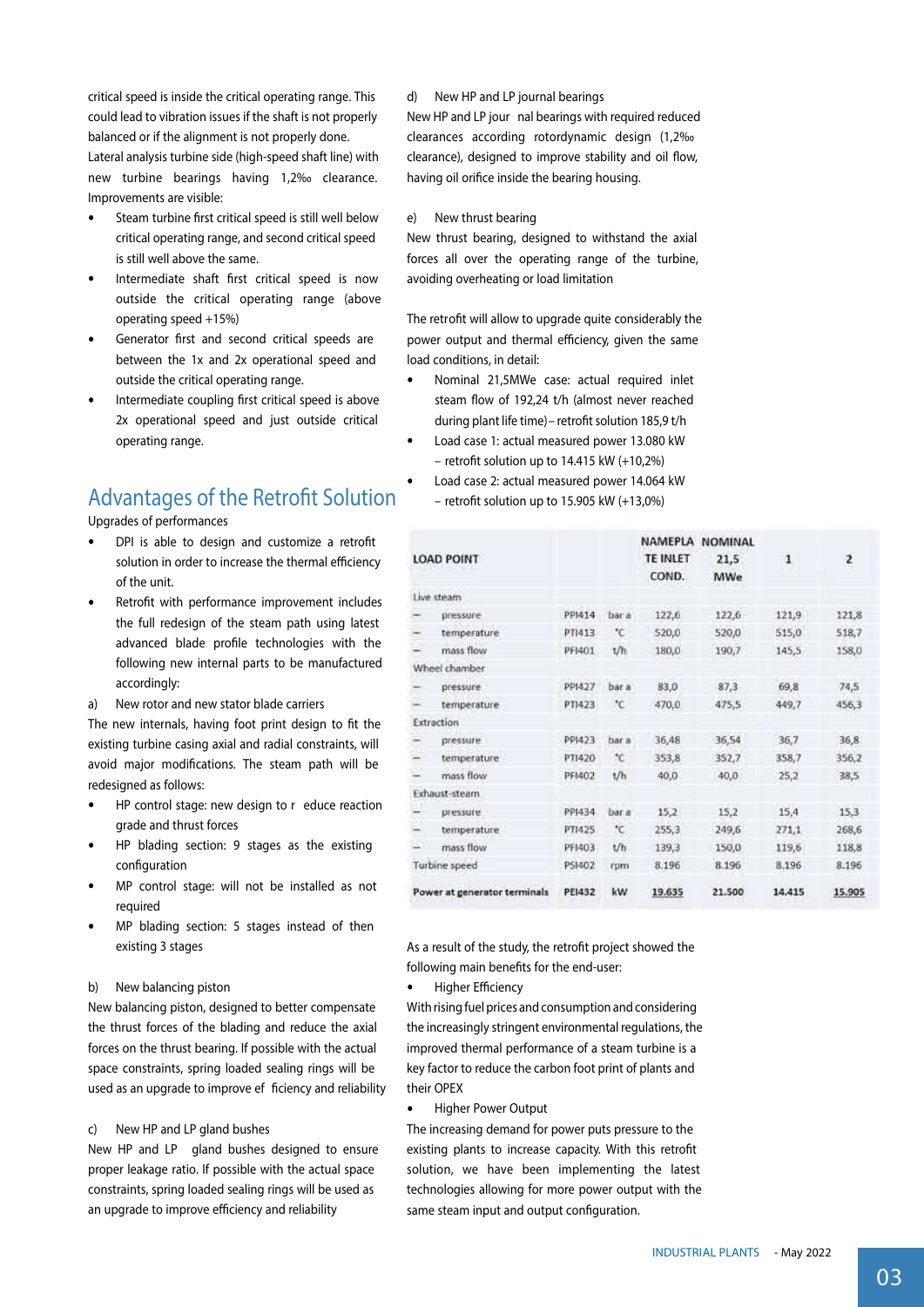HIigher Flexibility

With the increased shares of renewable sources, existing thermal plants must operate with higher flexibility. Combining latest engineering technologies and digital control systems, a retrofitted turbine can respond to the power demand fluctuation with high efficiency and minimal stress.

 $\bullet$ Greater Reliability and Availability

Operators are more and more looking to run their assets as long as possible avoiding/minimizing downtimes. By replacing old components with

equivalent but more modern and robust ones, a retrofit not only reduces maintenance requirements and intervals but can also enhance the unit's lifetime.

#### $\bullet$ Profitability

The economics of retrofitting compare favorably with the cost of a new plant and the lead time is much shorter. Our services range from technical direction to complete turnkey installation (typically executed within a scheduled outage period). Return on investments are achieved within a couple of years and performance guarantees are provided.

#### Highlights of the Retrofit Solution

Comparison between old steam path and new steam path



Details of upgrades – blading and seals

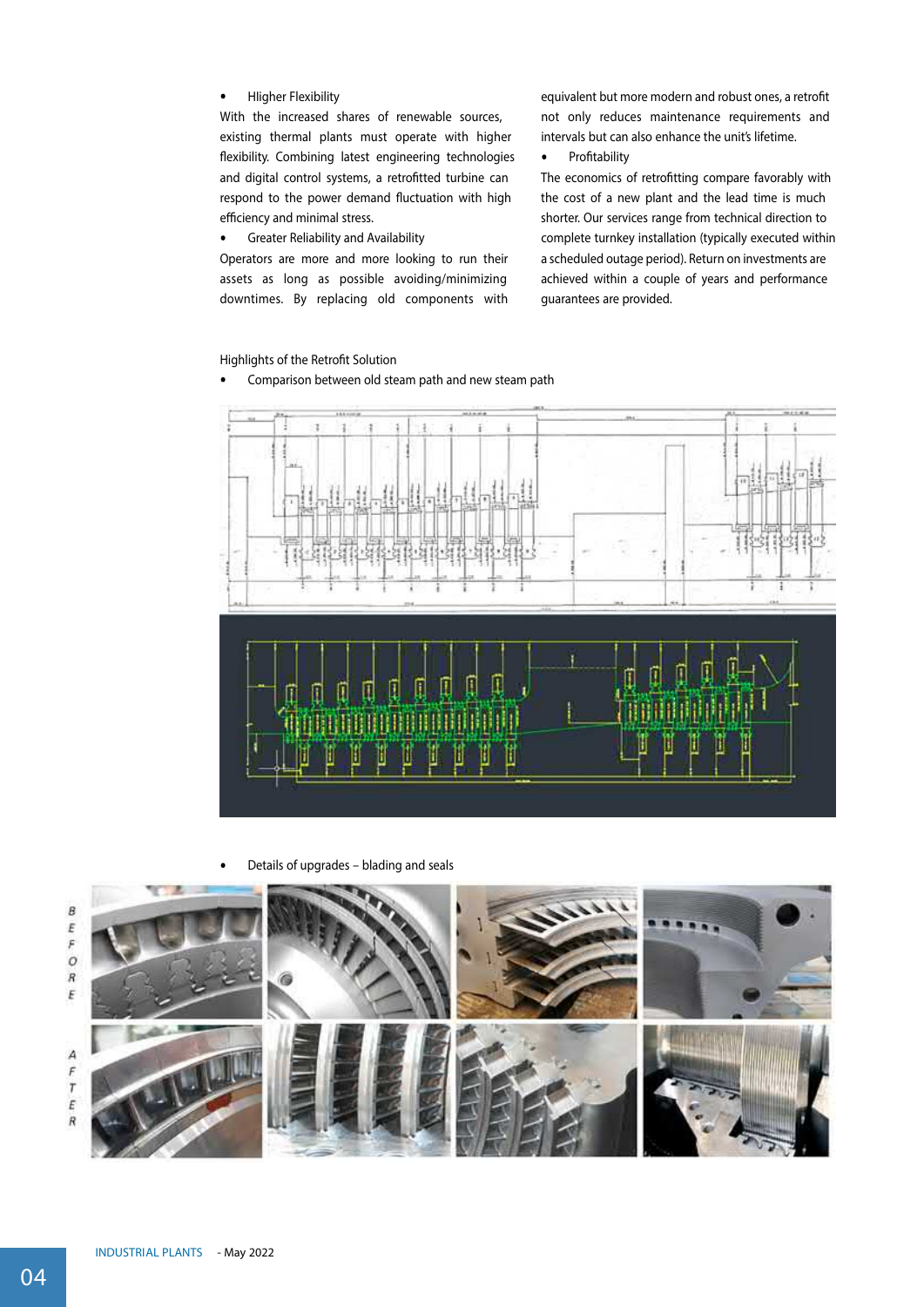Details of upgrades – valves and servomotors  $\ddot{\phantom{0}}$ 

**BEFORE** 

AFTER



Details of upgrades – control system



**BEFORE** 



## Edoardo Busato

Mr. Busato is the Regional Sales & Service Manager for De Pretto Industrie in charge of the MENAT region. He has more than 12 years of experience in the turbomachinery industry, having acquired lots of knowledge in oil & gas and power generation field. He started his carrier in the company as Service

Engineer, with specialization in design, manufacturing, repairs, modifications and upgrades of rotating equipment. His responsibilities are now business development and project management, supporting customers all over the region with his team.